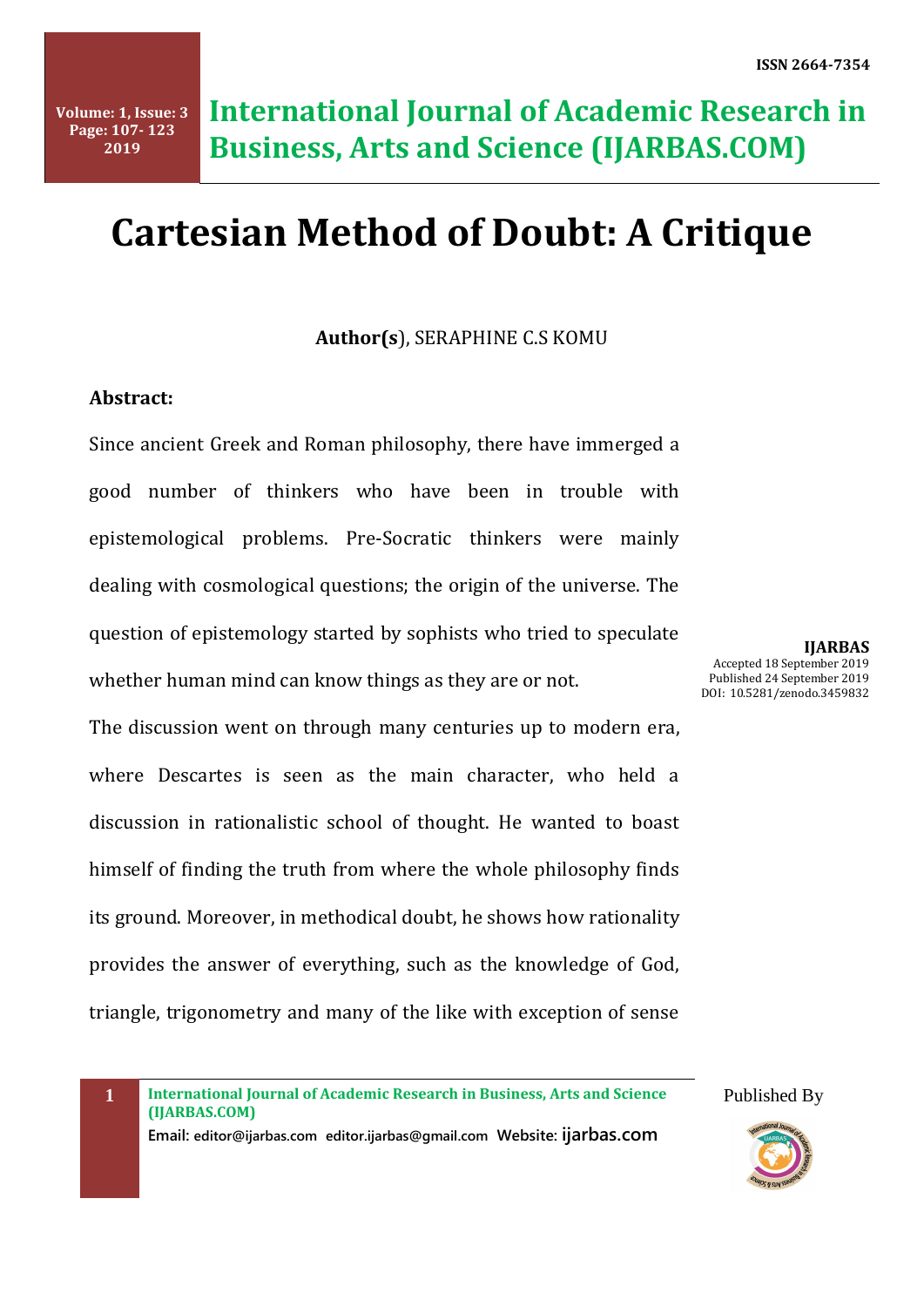experience.

Descartes rejects all sources of knowledge, which grounds from sense experience, tradition and religion. But when we look carefully, we will discover that, though he doubted on them, still was sure that not all of them were false. That is why his doubt was termed methodical, meaning doubting for the sake of knowing, unlike skeptics who end up with despair.

In this treatment of methodical doubt, I aimed at exploring his knowledge, researching to whether his method is absolute in so far as knowledge is concerned. 'Cogito Ergo Sum' I think therefore I am, is his summation of his knowledge after weighing between man and God and other living creatures, which one can think critically? He came with his answer that in God we can't criticize his existence and thinking, for from him we are able to think. Man as an ideal thing, a thinking thing is aware of present, past and the future. Man cannot accept everything for granted, he doubts and after doubt he affirm or negate.

**2 International Journal of Academic Research in Business, Arts and Science (IJARBAS.COM)**

**Email: editor@ijarbas.com editor.ijarbas@gmail.com Website: ijarbas.com**

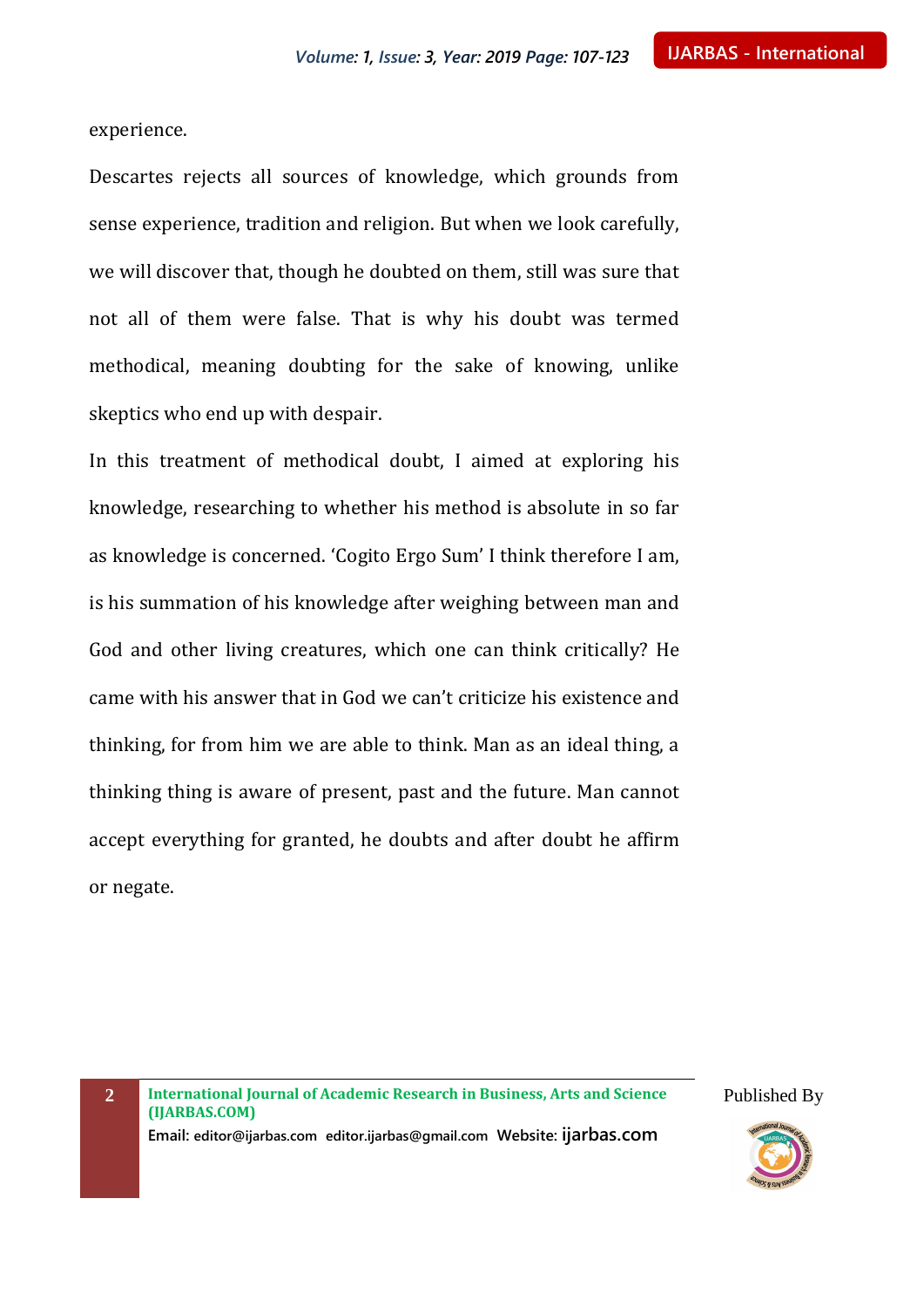**Keywords**: Cogito Ergo Sum, Ideas, Thinkers, Existence, Doubt,

About Author

**Author(s), DEPARTMENT OF PHILOSOPHY AND RELIGIOUS STUDIES ST. AUGUSTINE UNIVERSITY OF TANZANIA (Corresponding Author**) Email: [seraphinekomu@gmail.com](mailto:seraphinekomu@gmail.com) , [seraphinekomu@yahoo.com](mailto:seraphinekomu@yahoo.com)

**3 International Journal of Academic Research in Business, Arts and Science (IJARBAS.COM)**

**Email: editor@ijarbas.com editor.ijarbas@gmail.com Website: ijarbas.com**

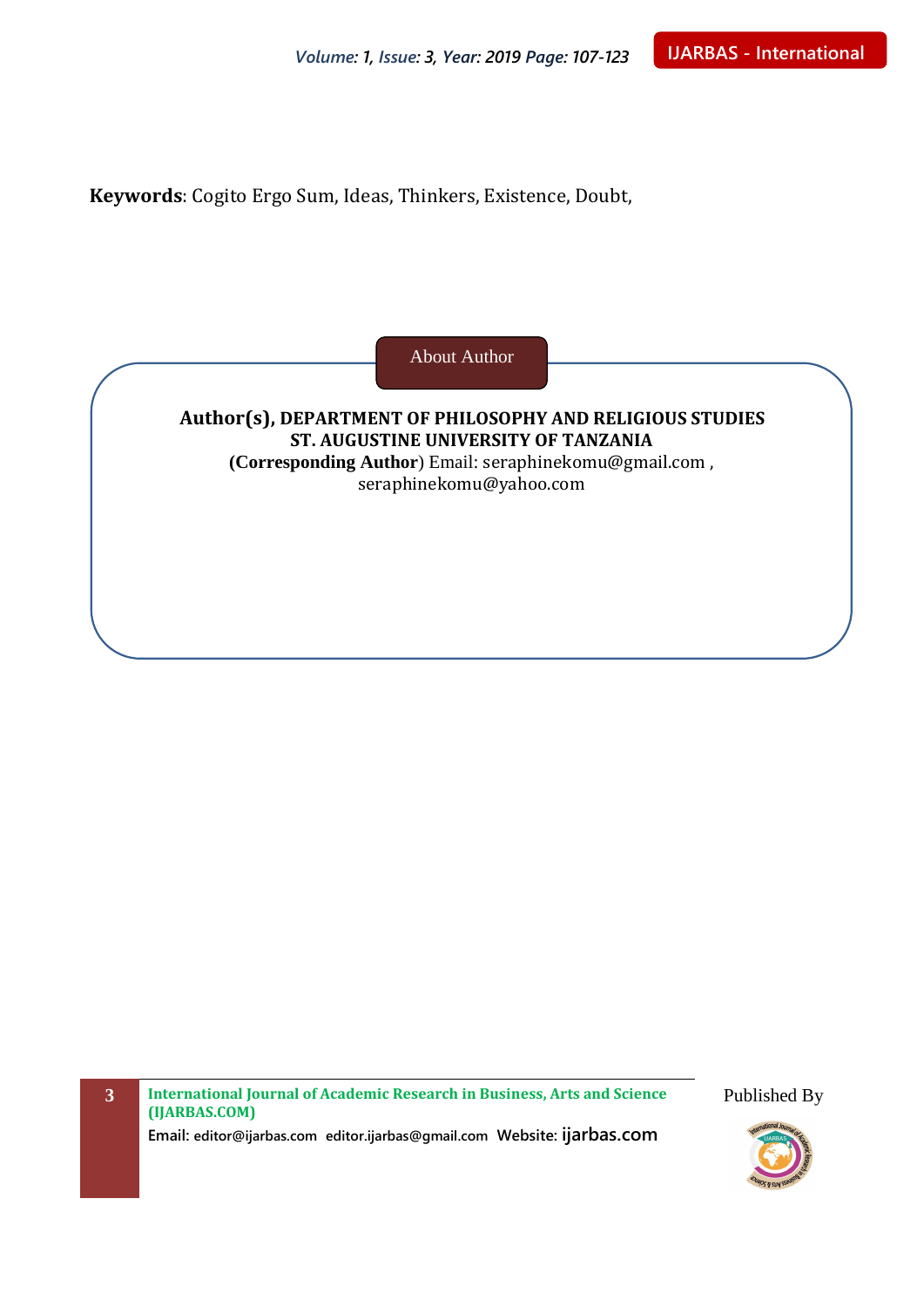### **Introduction**

Rene Descartes was a French philosopher, scientist as well as mathematician, known as father of modern philosophy. He wrote many books and among them is the Discourse on Method. In this book he wanted to show that he had discovered a method in which everyone if follows clearly, would be able to arrive to the true knowledge. His work was published together with an essay on optics, geometry and meteorology. Meteorology and Geometry deals mostly with scientific problems. Mathematics being the base of these two concepts, Descartes was able to lay the foundation of analytical geometry.

After passing to so many schools of thought, Descartes' would not be satisfied because there was no common ground for their knowledge. He then decided to provide a certain and universally accepted foundation for philosophy after the example of mathematics. During his lifetime, there was the doctrinal skepticism, which was spread by Montaigne and Charon through traditional philosophy and metaphysics. <sup>1</sup> For this reason he desired indubitable and unquestionable intellectual certainty about the nature of reality.

Through mathematics, Descartes could explain and show the certainty and clarity through the use of intuition and deduction. Intuition being a mathematical method, it is self-evident principle, for example the axioms of geometry. A straight line is the shortest distance between two points. The statement is self-evident in that; it proves itself to reason. In mathematical sciences certainty and clarity are not attained from tradition, authority or observation but through scientific method and rational application of laws.

By deduction he meant orderly logical reasoning or influence from self-evident proportion. Any valid logical conclusion should be derived from two premises. For example, major premise and minor premise, otherwise it will be invalid.

#### **0.1 Objectives of the Study**

#### *0.1.1 Main objective*

i) The major objective of the study is to explore the critique on the Cartesian Method of Doubt.

#### *0.1.1.1 Specific Objectives*

- a) To explain the meaning of Cartesian method
- b) To Differentiate Cartesian Method of doubt from Skepticism
- c) To explore the Criterion of innate ideas
- d) To elucidate the problem of the bridge
- e) To discuss on the Critique from Descartes' opponents

**4 International Journal of Academic Research in Business, Arts and Science (IJARBAS.COM)**





 $\overline{a}$ <sup>1</sup> Cf. M. J. WALSH, A history of, 221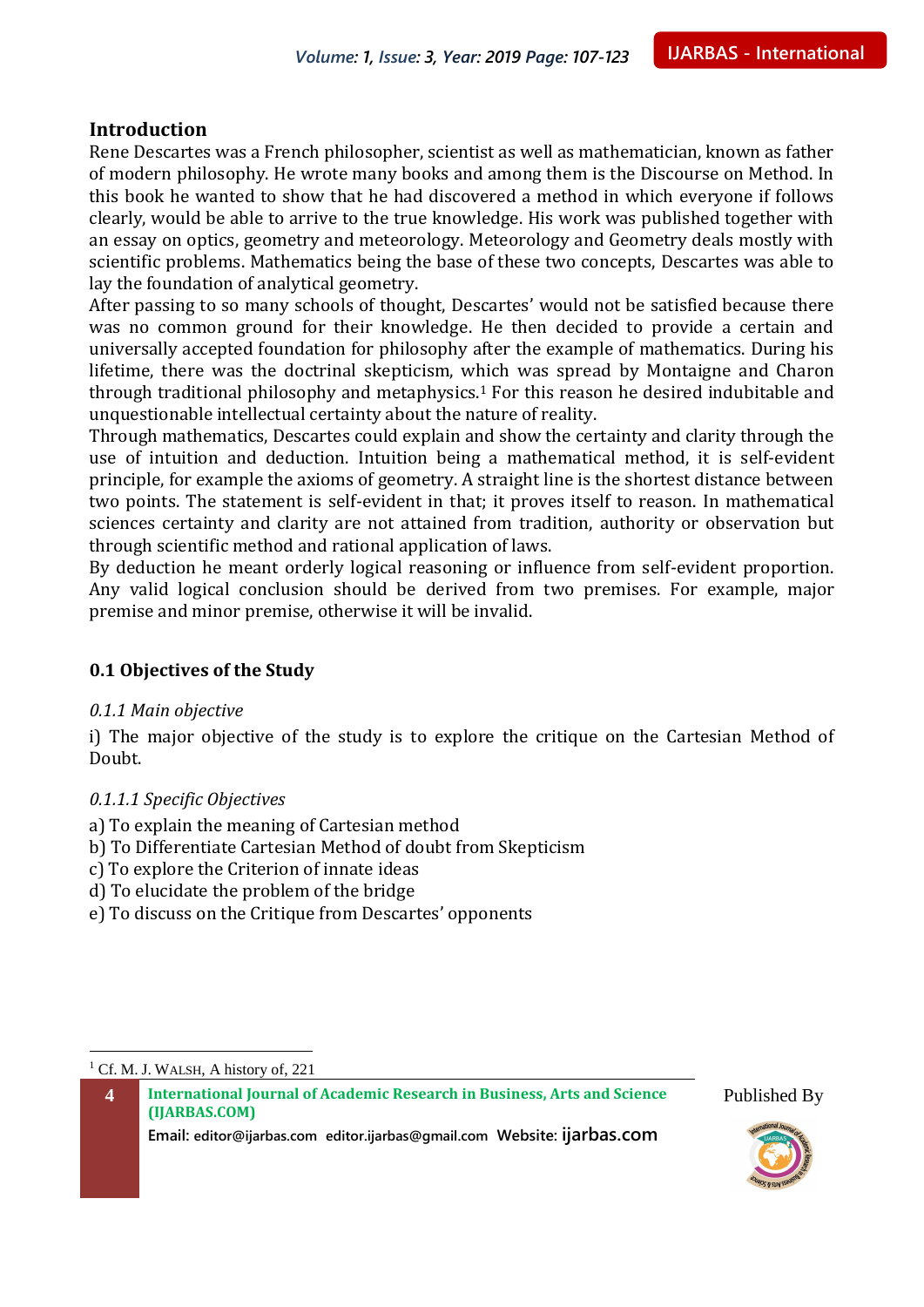#### **0.2 Methodology**

This research is analytical by nature, where both qualitative and analytical methods have been implemented throughout the work. Findings invented from library have been critically discussed, compared and where there were similar ideas everything were clearly elucidated.

#### **0.3 Limitations of the Study**

Despite the successful research conducted, there were some difficulties the researchers faced while doing his work. Among them is finance. The area data obtained is geographically far which actually requires some funds to facilitate the activity. Researcher through his efforts and the efforts of his family was able to do his work. The other difficult is weather. The environment in terms of weather is so dry, so hot that sometimes bound researchers from doing their works properly and especially high temperature in library. A researcher had some interviews with some community members on the same issue, some them refused to give out ideas about the rationalism and this also is counted to be among the difficulties researcher faced. Moreover, the accessibility of books is among the difficulties the researcher faced where he decided to buy his own books for references.

#### **1. THE CARTESIAN METHODS**

#### *1.1 Cartesian Method of Doubt*

The background of Cartesian Method of doubt is from the first rule, that we should accept in our judgments nothing that is not clearly and distinctly understood that we can have no occasion to doubt it. By following that principal Descartes drew from the supplied arguments heaped up by the skeptics from antiquity till his own time. Why then did Descartes decide to doubt previous knowledge he acquired since childhood? Was there a necessity of doubting everything or only things seemed uncertain?

To explain the rationality of his universal doubt, Descartes gave an example of a basket full of apples, with the fear that some apples are rotten. He says: would you not first turn all apples out of the basket and look them over one by one then place them again in the basket and leave out the rotten one? With this, he wanted to show the importance of his methodical doubt. By doubting, he was certain that there are good values within the knowledge he acquired when he was young, but at the same selecting apples outside the basket, so that he may be accurate in separating the rotten and the fresh ones, as Stumpf states; 'Descartes wanted to sweep away all his former opinions so that they might later on be replaced either by others, which are better or by the same, when he had made them conform to the uniformity of a rational scheme.'<sup>2</sup>

<sup>2</sup> S. E. STUMPF, A history of, 255

 $\overline{a}$ 

**5 International Journal of Academic Research in Business, Arts and Science (IJARBAS.COM)**



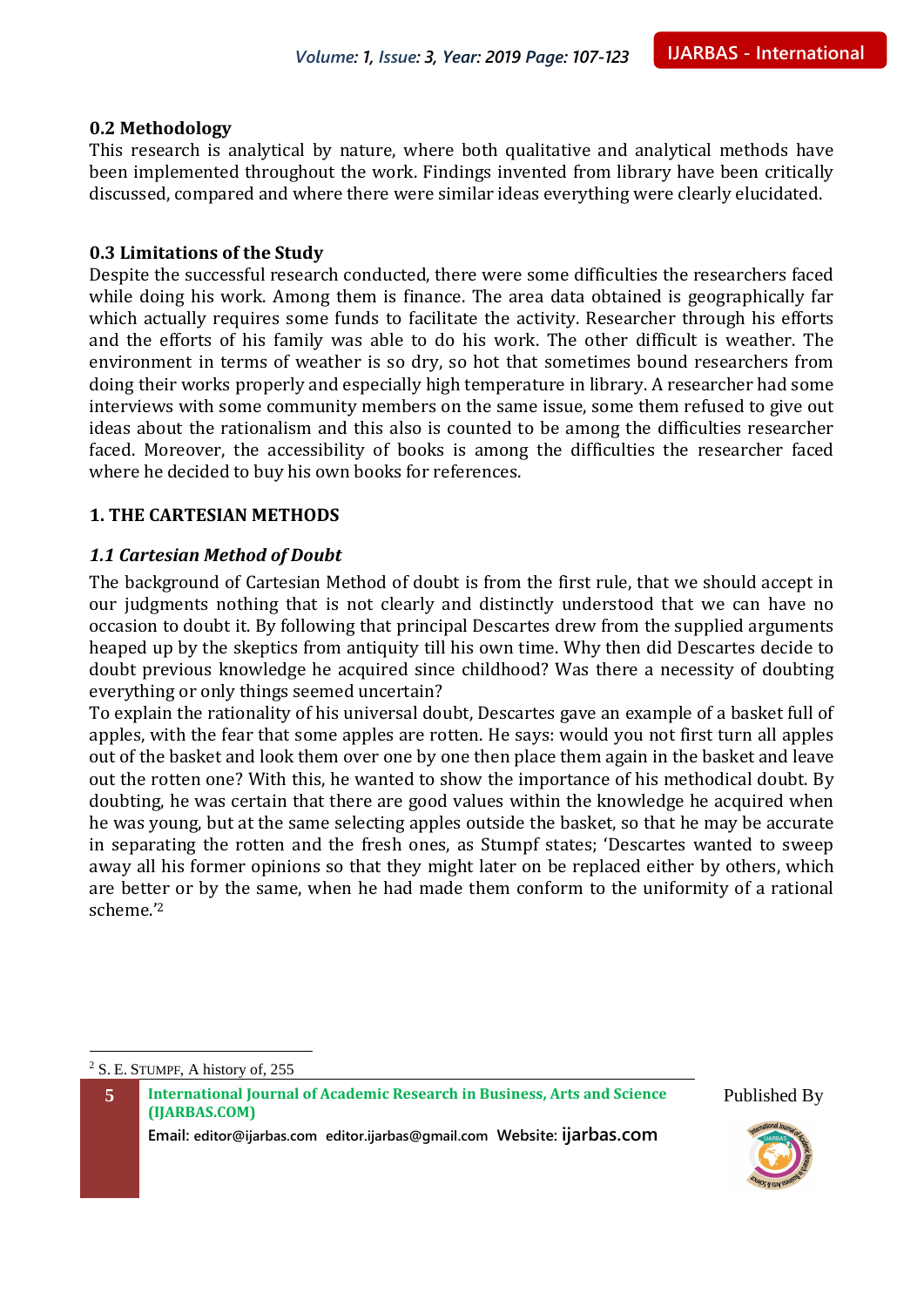#### *1.2 The uncertainty of sensation*

Let us ask ourselves, can sensation give us a starting point? The answer according to Descartes' is on the negative side. Starting point cannot be found in the realm of sense experience because of the deception as discussed earlier. Let us take some more examples on the sun, stars and other distant objects. By our naked eyes, a tower can be seen round, stars appear very small and the sun being small than the earth, pain seems to be felt in an amputates limb and tall statutes afar to be tiny. Suppose someone proves that a tower is square, will he be deceived again when he goes far from it? Descartes' thinks what has deceived him once may deceive him again. So all things he perceived are nothing but illusion and dreams.

Though Descartes' turns all realities into doubt, mathematics seems to be somehow better than sense experiences. From mathematical point of view, two and three make up five. Again square will never have more than four equal sides or less than four equal sides. The same applies to two and three. Therefore, these answers are so clear and apparent, can never be suspected of any falsity. To such extent, mathematics was seen more certain than sense perception.

But can necessary truth ad eternal truth provide us with starting point? Mathematics itself cannot provide us with unshakable starting point though it is not directly concerned with the sensible objects and not tied up with sense experience. The reason behind is that, there is a devil, who deceives us, who is constantly corrupting and disturbing our thinking process in such a way, he actually makes us to think that eternal and necessary truths are true, while they actually are false.

#### *1.3 Universality of Cartesian Doubt*

The major aim of Descartes' philosophy was to search for the foundation or starting point from where other sciences would lay down their foundations. Thus, his theory should be methodical and universal so that whoever wants to apply it should follow proper procedure in order to reach in the same conclusion. In this way then is Descartes' theory of knowledge is universal and methodical?

His theory is universal in the sense that; "it is applied to all that can be doubted, that is to every proportion about whose truth is possible."<sup>3</sup> Cartesian method of doubt is methodical for "it is practiced not for the sake of doubting, but as a preliminary stages in the attainment of certainty and sifting the truth from false, the certain from the probable, the indubitable from the doubtful"<sup>4</sup>

Descartes' doubt does not involve more than merely following up the consequences that a thing does not really exist. He says, "no one of sound mind has ever doubted that really is a world and that men have bodies."<sup>5</sup> By such statement like life is a dream and omnipotent deceiver, are very improbable suppositions.

4 *Ibid.,* …. 85

 $\overline{a}$ 





<sup>3</sup> F. COPLESTON, A history of, 85

<sup>5</sup> A. KENNY, Descartes: A study, 23

**<sup>6</sup> International Journal of Academic Research in Business, Arts and Science (IJARBAS.COM)**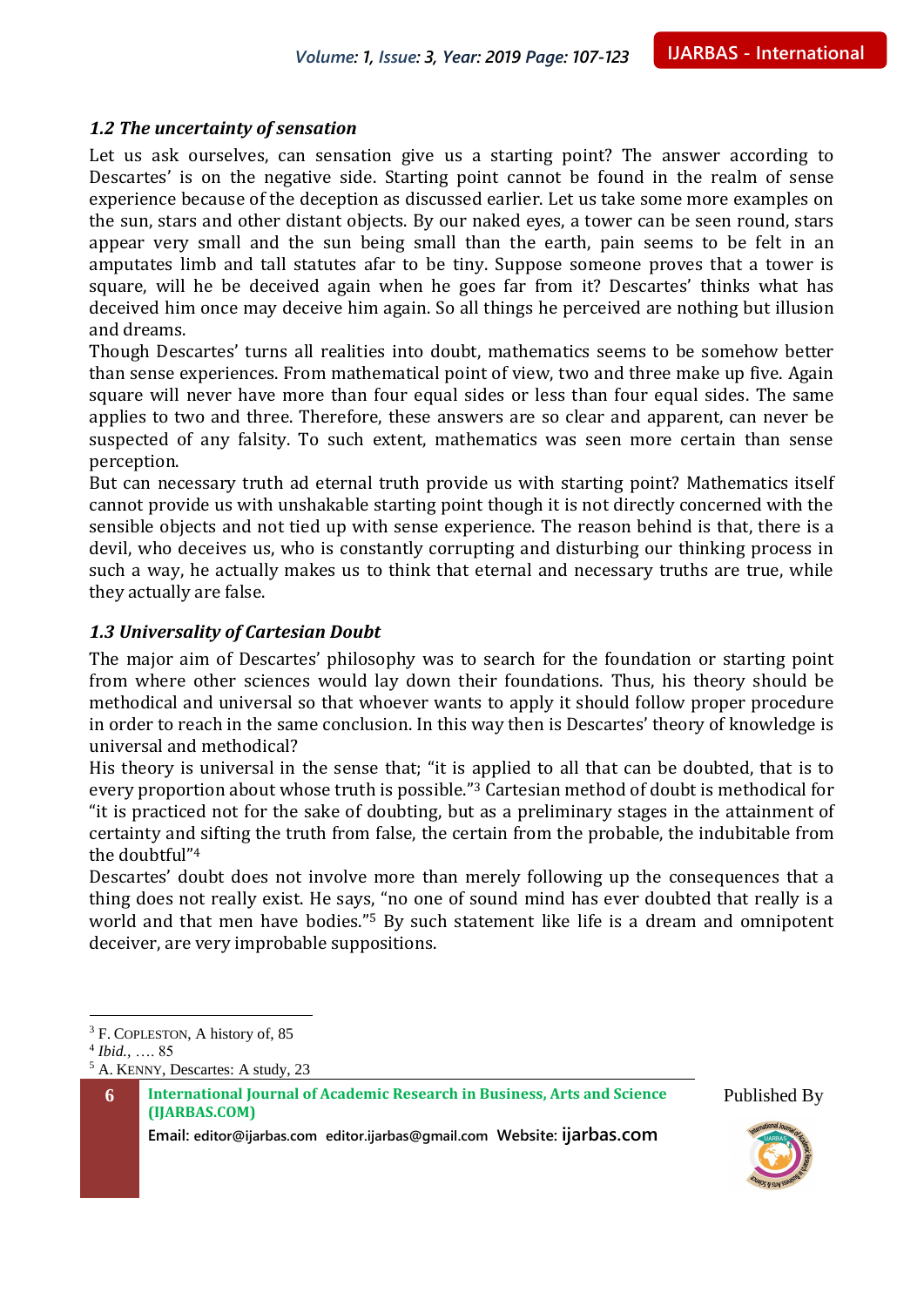#### **2. DIFFERENCES BETWEEN CARTESIAN DOUBT AND SKEPTICISM**

#### *2.1 Cartesian Doubt*

Cartesian doubt is not merely an illicit doubt. It is methodical doubt, a doubt that relies on the use of intellect. Descartes' doubts in order to know unlike skeptics who are driven by despair. Moreover, this methodical doubt is part of philosophizing. But one thing to be noted is that it should remain in the theoretical order and not to be put in practice.

#### *2.2 Skepticism*

Skepticism is a mental attitude, which opposes appearances in whatsoever. It signifies doubting of what is generally accepted as true. The skeptical tradition questions our ability to obtain knowledge. Their historical claim is that human mind cannot know things, as they are rather only the outlooks. Skeptics have in their minds that all statements concerning reality are false and even if true, their truth cannot be proved. In one way or another they do not agree with Descartes' on the affirmation of his existence.

Thinking according to skepticism cannot prove the existence, for there are things which do not think but they exist. Moreover skepticism claims that "what anybody perceives is relative to the state of his sense organs and secondly, that the sense organs vary from one species, from individual to individual within any species and even from movement to movement for any individual."<sup>6</sup>

Skeptical considerations had a role in the development of a new approach to science in the 16<sup>th</sup> and 17<sup>th</sup> centuries, for example John Locke and David Hume, who were very much contrary to Descartes' theory. Skeptics had never given answers for the fear that any evidence suggesting otherwise would automatically be discredited for conflicting with such an obvious truth. Though skeptics deny the knowledge of the mind, in one way or another they affirm it because by saying mind cannot know, already they know that it cannot know.

#### *2.3 Cogito Ergo Sum*

Cogito Ergo Sum means that, I think therefore I exist. Descartes' theory of doubting led him to come into this conclusion. When he was trying to think everything false, one thing he noticed was, he could not doubt if he existed. Doubting as an act of thinking needed a doubter as an existing being. So it was really true that he existed, for he was able to doubt. Following such trend of thought, Cogito Ergo Sum, became the first principle or ground of his philosophy.

In Cogito Ergo Sum, Descartes' falls in one trouble that by saying, I think therefore I exist, he did not use a syllogism to deduce his existence from his thought. Many philosophers suggested that he was supposed to start with major premise, followed by minor and then concludes with Sum. For example, all thinking being exist. But I am a thinking being, therefore I exist. Descartes' came directly to the conclusion after minor premise by recognizing this as something self-evident, in a simple mental intuition. Moreover, Descartes' assumed that it is so logical that everyone is aware of the major premise. He said, the sentence I exist verifies itself whenever it is uttered or otherwise put forward. In the same way, the sentence I don't

**7 International Journal of Academic Research in Business, Arts and Science (IJARBAS.COM)**

**Email: editor@ijarbas.com editor.ijarbas@gmail.com Website: ijarbas.com**



 $\overline{a}$ <sup>6</sup> W. T. JONES, The classical mind, 349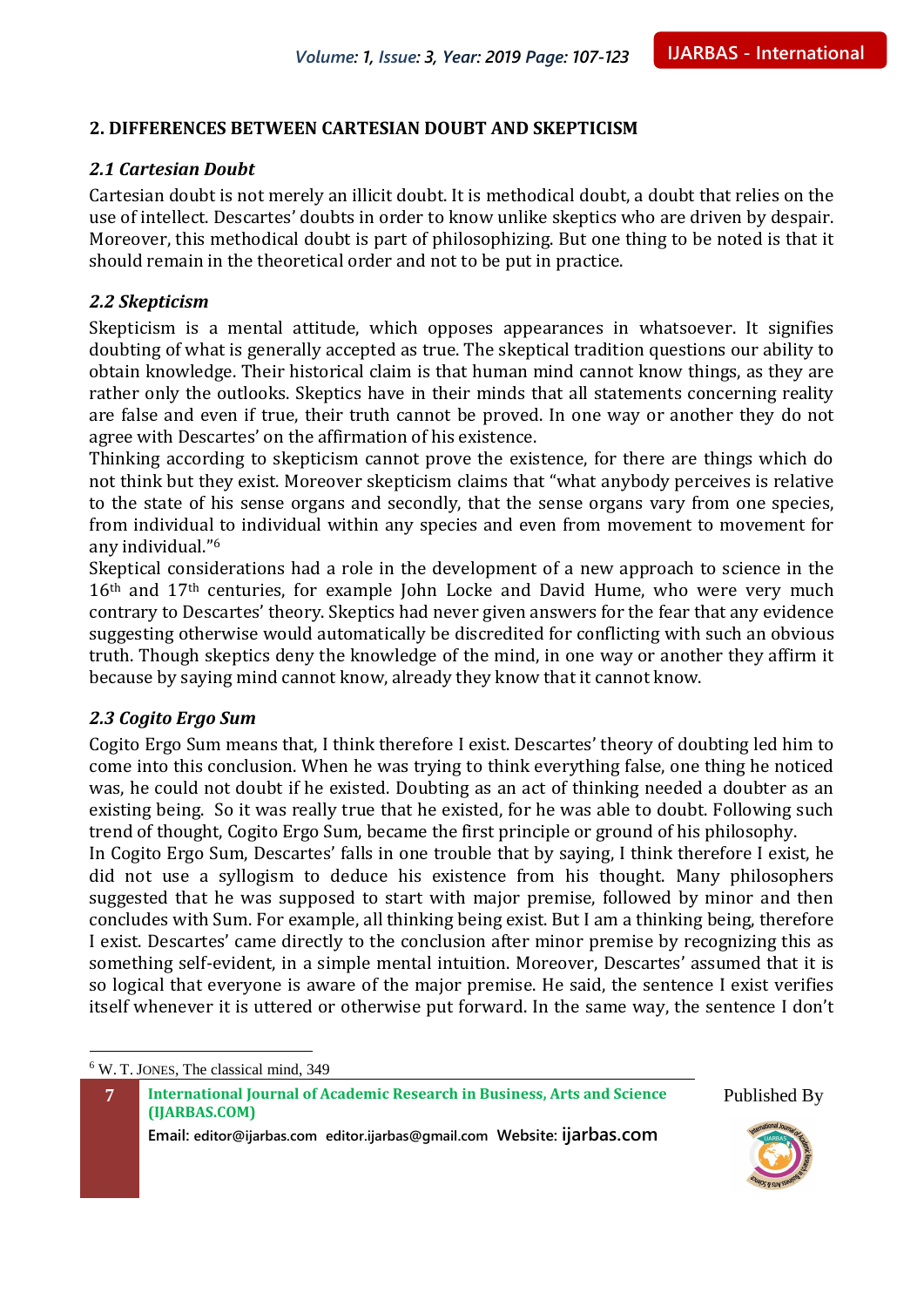exist is self-defeating since it is impossible to think or to talk of your non-existence while existing.<sup>7</sup>

#### *2.4 Relationship between Cogito and Sum*

The relation between Cogito and Sum is not that of premise to conclusion, rather it is indubitable of his own existence resulted from his thinking of it, somewhat as the sound of music may result from his playing. "Cogito in Descartes' dictum is to refer to the thought act through which the existential self-variability of I exist manifest itself."<sup>8</sup>

#### *2.5 Distinction between Cogito and Sum*

Cogito is more superfluous because it refers to the use of mind while Sum is reached directly and not through Cogito. Each one is independent for the proof, but Descartes used both Cogito and Sum to support his theory from empirical and rational as well.

#### 2.5.1 Definition of thought and existence

The word thought means that which covers everything that exists in us, in such a way that we are immediately aware of it. Thought is the power of reasoning or conceiving ideas. It is also self-evident, that there is nothing more evident, which can be used to explain it. Descartes' believed that the idea of thought was innate. But he did not rely on this in his Methodical Doubt, so that he may show clearly the foundation of his knowledge. On the other hand, existence is the act of being. It is the actualization of potency. Hence to be is to exist.

Doubting according to Descartes' is only restricted to sense experience. He affirms this by questioning: "can you doubt of your doubt and remain uncertain whether you doubt or not?"<sup>9</sup> The answer is clear that, one cannot doubt of his doubt, for when he doubts of his doubt, then he knows that he knows. For this reason, there is no any possibility of doubting the doubt, because one cannot doubt what he knows. There were "critics objected that Cogito could not be the first principle of philosophy since it presupposed the knowledge of what thought, existence and were."<sup>10</sup> Descartes' agrees, but with the defense that his aim was not just treating about the past, but a new knowledge which is clear and distinct. Through his methodical doubt, he shows us that he had acquired some knowledge before starting reasoning on his own and hence by the act of doubting he checks the validity of such knowledge.

#### 2.5.2 Structure of Cogito

As far as syllogisms are concerned, Cogito would have been preceded by the major premise, which Descartes' seemed not to mind about it. From the major premise, Cogito as minor premise would be given room to stand so that in turn Sum may be a necessary conclusion. If he would have started with the major premise, his knowledge would be general and this would lead him not to attain a starting point of every science.

9 *Ibid.,* 48

 $\overline{a}$ 

<sup>10</sup> *Ibid.,* 49

**8 International Journal of Academic Research in Business, Arts and Science (IJARBAS.COM)**





<sup>7</sup> A. KENNY, Descartes: A study, 43

<sup>8</sup> A. KENNY, Descartes: A study, 43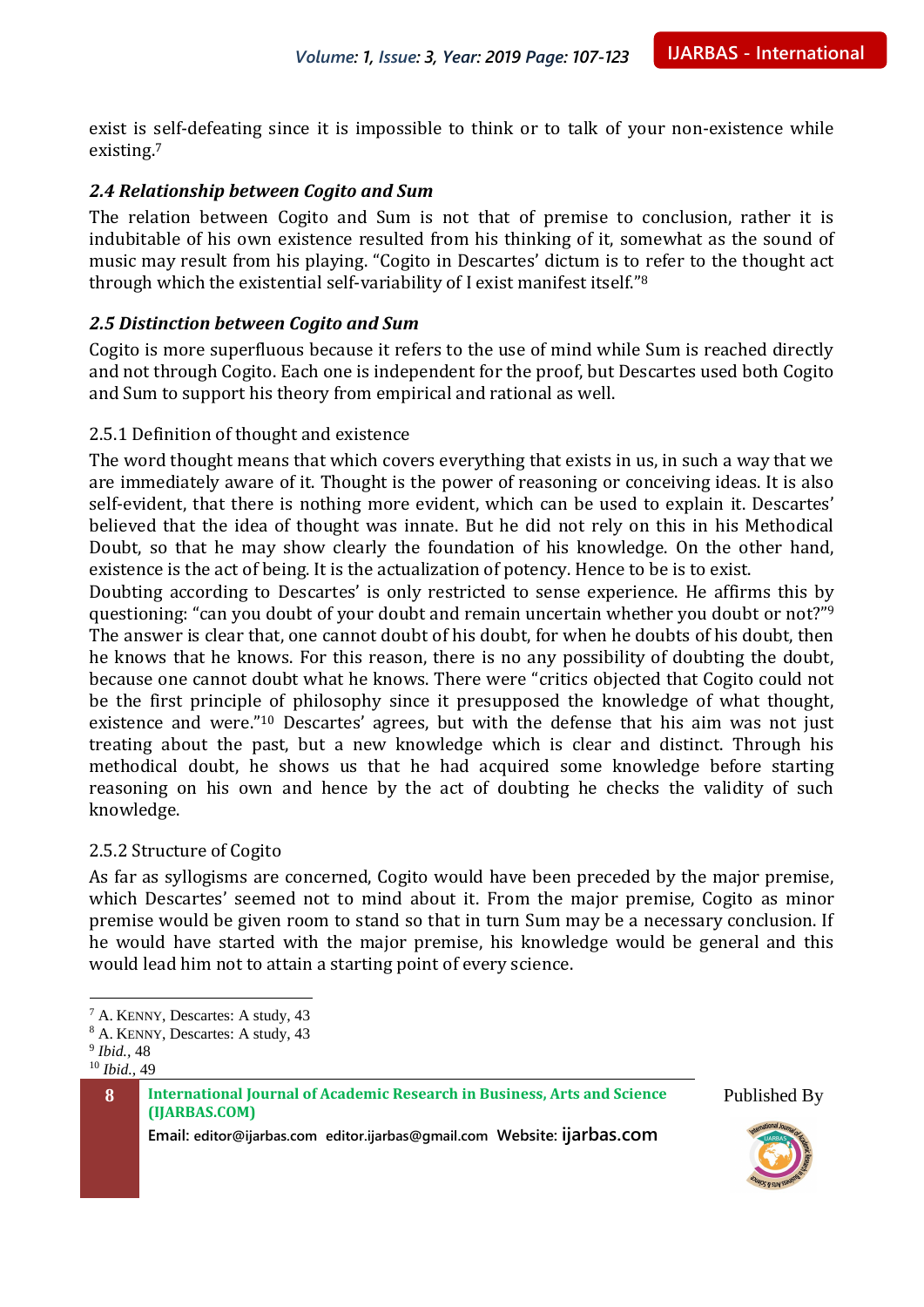Therefore, Cogito is a subjective knowledge and it does not say anything about other things, which exist, but not thinking. See how he defends his theory: "at any moment when I am engaging in a conscious activity say, when I am thinking, doubting, willing or sensing, the proposition Cogito is true."<sup>11</sup> This is indubitable because what is known cannot be doubted. Having shown his existence through thinking, Descartes' continued proving his existence rationally as he says; I persuaded myself there was nothing, so I existed. An omniscience deceiver deceives me, so I exist. I think that I am something, so I am not nothing. I conceive the proposition 'I', so "I am" is true.<sup>12</sup> So wherever he has a thought "I exist", he proves that the thought is true, for he has no any reason of doubting because he cannot think of his being false.

#### *2.6 The validity of the method*

Objection to the presence of a word 'I' in the premise 'I am thinking'. Many philosophers since Leibniz onwards have been speculating whether the word 'I' refers to Descartes' or not. Russel, for example would say that: "the word 'I' grammatically is convenient, but does not describe a datum."<sup>13</sup> With such objection, Descartes' acknowledge in the second meditation as he said; I do not understand what is this 'I' that necessarily exist. I must take care then, that I don't rashly take something else for the 'I' and thus go wrong even in the knowledge that I am maintaining to be the most certain and evident of all.<sup>14</sup>

Then the word 'I' does not belong or refer only to man Descartes'. It is used as the first person pronoun in order to stress what is to be talked. If he was talking of himself, why then should he use 'I' as if he wanted people to pay attention to his talk? The word 'I' has some other more intangible thing to refer to. As the thought is an attribute of the substance, then the word 'I' also should be the attribute of something else other than Descartes'. That is why sometimes in his writings he concludes I am thinking being or I am something.

#### **3. CRITERION OF INNATE IDEAS**

#### *3.1 The criterion of Truth*

"Descartes asserted that he was fortunate enough to find a single truth which is certain and indubitable."<sup>15</sup> This single truth is Cogito Ergo Sum (Je pense donc je suis) in French language, meaning that I am aware therefore I exist. Descartes was now sure that nobody can shake or destroy a principle unless someone is not thinking, something which is contrary. It is a truth, which is indubitable. The more one thinks of it, the more he becomes aware of the reality of one's conscious. He said, certainty of my own existence obtains only when I am thinking, when I am conscious. I am, I exist that is certain. If I had ceased from thinking, even if all the

 $\overline{a}$ 

**9 International Journal of Academic Research in Business, Arts and Science (IJARBAS.COM)**





<sup>&</sup>lt;sup>11</sup> Cf. A. KENNY, Descartes: A study, 51

<sup>&</sup>lt;sup>12</sup> A. KENNY, Descartes: A study, 57

<sup>13</sup> A. KENNY, Descartes: A study, 58

<sup>&</sup>lt;sup>14</sup> A. KENNY, Descartes: A study, 58

<sup>15</sup> M. J. WALSH, A history of, 224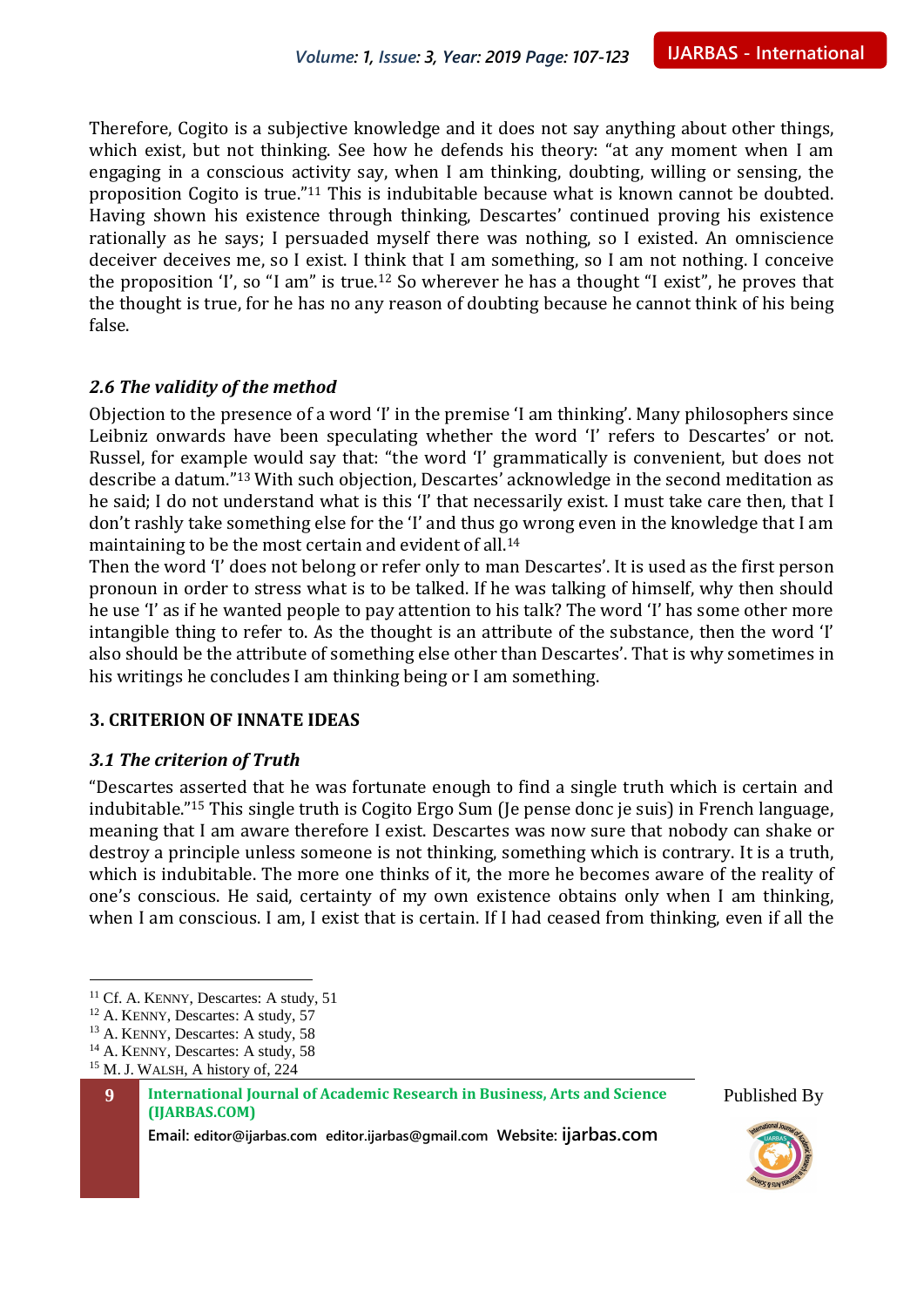rest of what I had ever imagining I had really existed, I should have no reason for thinking that I had existed.<sup>16</sup>

According to Descartes', criterion of truth is twofold system. It must be self-evident, clear and distinct. What does he mean by clear and distinct? According to him a thing is clear when we can tell what it is. On the other hand, a thing become distinct only when we can tell it apart from other things. Much more things we perceive very clear and distinctly are all true. The clarity and distinctness of the conception renders it indubitable. Hence, clarity and distinctness became for Descartes' the principle or criterion of truth.<sup>17</sup>

#### *3.2 Innate ideas*

Ideas are regarded as the mental links between the mind and the world. Ideas are the reference to something not present at that moment in sensation. Some philosophers in different researches have come out with conclusion that an idea is a reflection of what you perceived in the previous time. When you see something you saw at the beginning, the mind tends to compare between the two.

If the idea conforms to the reality outside the mind, it is when we say that the knowledge is valid. But where is the idea of triangle, God, existence, square or number come from? How can we affirm that the mentioned above is real, since there is no conformity between the mind and the outside reality? Before answering some of such questions, let us see the division of ideas;

#### 3.2.1 Division of ideas

There are three main categories of ideas, following their origin such as adventitious, factitious, and inborn ideas.

#### 3.2.1.1 Adventitious ideas

By adventitious ideas I mean those ideas which come to us from outside of ourselves. They are acquired through the process of learning. For instance, the idea of man, sun, sky and earth are not within us but we get them through learning.

#### 3.2.1.2 Factitious ideas

Factitious ideas on the other hand are those ideas, which we fabricate. They are resulted from combination of two adventitious ideas let us say, flying and horse, or gold and mountain. When you combine them you get flying horse and golden mountain. It is through reasoning process that we can be able to formulate such ideas.

#### 3.2.1.3 Innate Ideas

The most interesting type of ideas is an innate one. Everybody is born with already the idea of God or extension. Innate ideas from etymological point of view are those ideas which are coming from the nature of human reason itself, and are natural to all human beings.

 $\overline{a}$ <sup>16</sup> Cf. M. J. WALSH, A history of, 224 <sup>17</sup> Cf. F. COPLESTON, A history of, 91

**10 International Journal of Academic Research in Business, Arts and Science (IJARBAS.COM)**



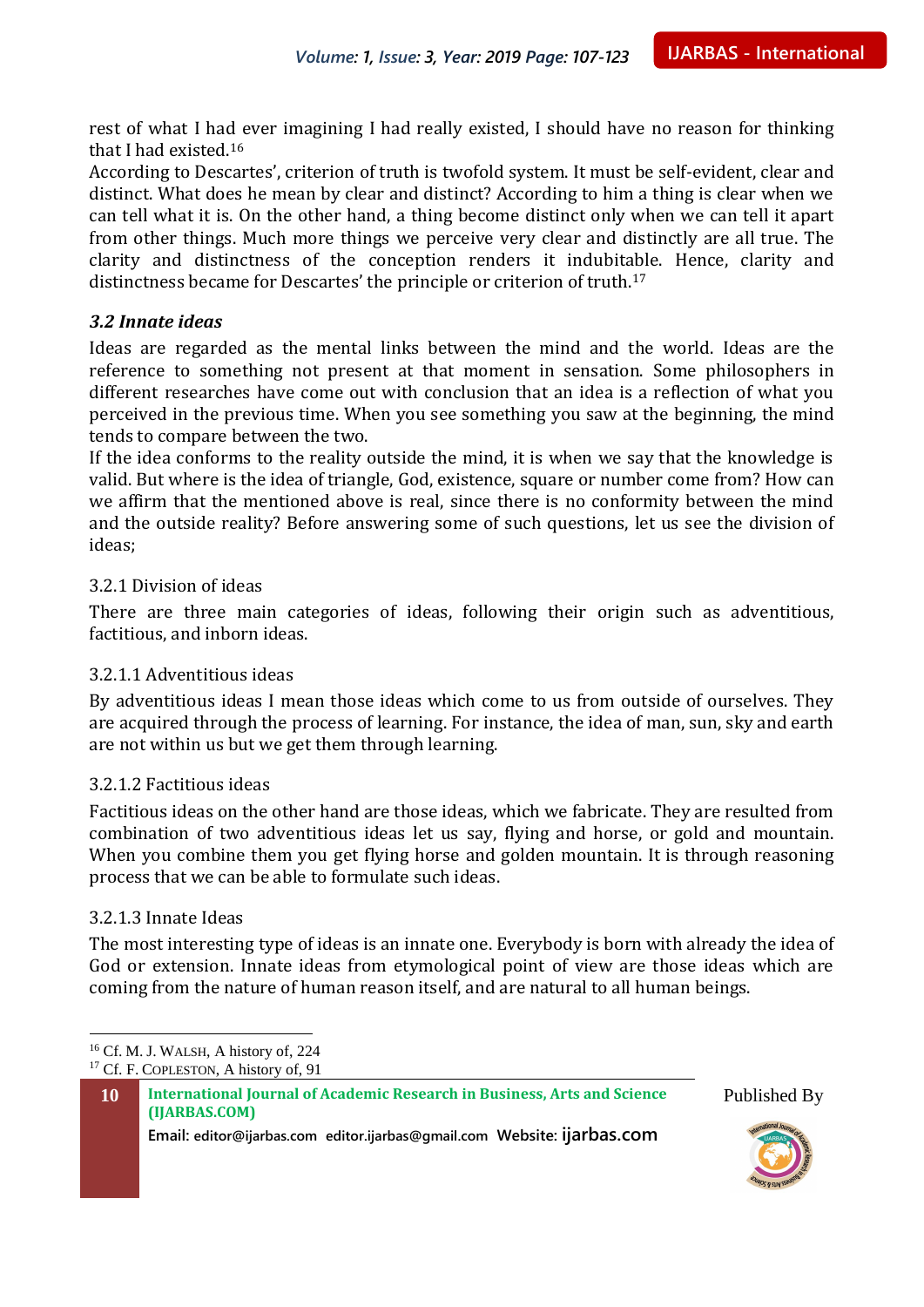Descartes said, the idea of God is so imprinted on the human mind that there is no one who does not have himself the faculty of knowing Him, but this does not prevent people from being able to pass their whole lives without ever distinctly representing this idea to themselves.<sup>18</sup>

Innate ideas are different from adventitious and factitious ideas in the sense that, they are formless neither do they conform to outside realities. A man may have the idea of an angel, but without any form. Though sometimes may figure it as a young child with wings or with a beautiful figure. Yet in his mind he is sure that, that is the proper image of an angel. Down to ourselves, we have the idea that we have souls in our bodies but we do not know their forms unlike seen the tree and formulate its image in our minds.

Everybody been born with such innate ideas as suggested by Descartes', especially the idea of God, there was a question on how could there be atheists in the world if man has an innate idea of God. In replying to such objection, Descartes answers what he really meant is that man has a certain disposition or propensity to form such ideas. An atheist is the one who has not actuated this potentiality. But if it is a mere capacity or disposition, why then did he call it an idea? Here, Descartes' failed to distinguish between Idea and Disposition.

#### *3.3 The idea of God*

The idea of God according to Descartes', first proof of existence of God implies a substance, which is infinity, independent, all-knowing, supreme, perfect, eternal, omniscient, almighty and creator.<sup>19</sup> Descartes' started his proof of existence of God from his own mind and its idea unlike St. Thomas Aquinas.

How did he come to the idea of God? From his mental investigation, Descartes' was able to differentiate between himself and God. From physiological point of view, he discovered that he lacked many things. For instance, he did not create himself, he had no wings, he was not omnipotent and he was not a triangle or a square. Thus he understood that at least he lacks something. He went on describing, "If I was myself the author of my being, I would have given myself various perfections such as omniscience and omnipotence which I lack."<sup>20</sup> Descartes' draws a conclusion that we cannot be our own cause.

Descartes' used three ways of affirming the existence of the idea of God. He first proves from within himself as he says: I am able to form an idea of God wholly from within and on the basis of myself consciousness without any reference to created reality outside me. Here he refers to the idea implanted by God in his mind.<sup>21</sup>

The second proof is through our idea of the perfect being. Descartes' supposed himself as imperfect being, by the fact of doubting, because doubting means insufficient knowledge. Though he was imperfect, still in his mind had the idea of perfect being. In order to have the idea of perfection, there should exist a perfect being that puts the idea of perfection into imperfect being's mind. For this reason, the idea of perfection cannot be produced by imperfect being.

 $\overline{a}$ 





<sup>18</sup> A. KENNY, Descartes: A study, 100

<sup>19</sup> Cf. A. KENNY, Descartes: A study, 126

<sup>20</sup> A. KENNY, Descartes: A study, 142

<sup>21</sup> Cf. W. T. JONES, A history of, 182

**<sup>11</sup> International Journal of Academic Research in Business, Arts and Science (IJARBAS.COM)**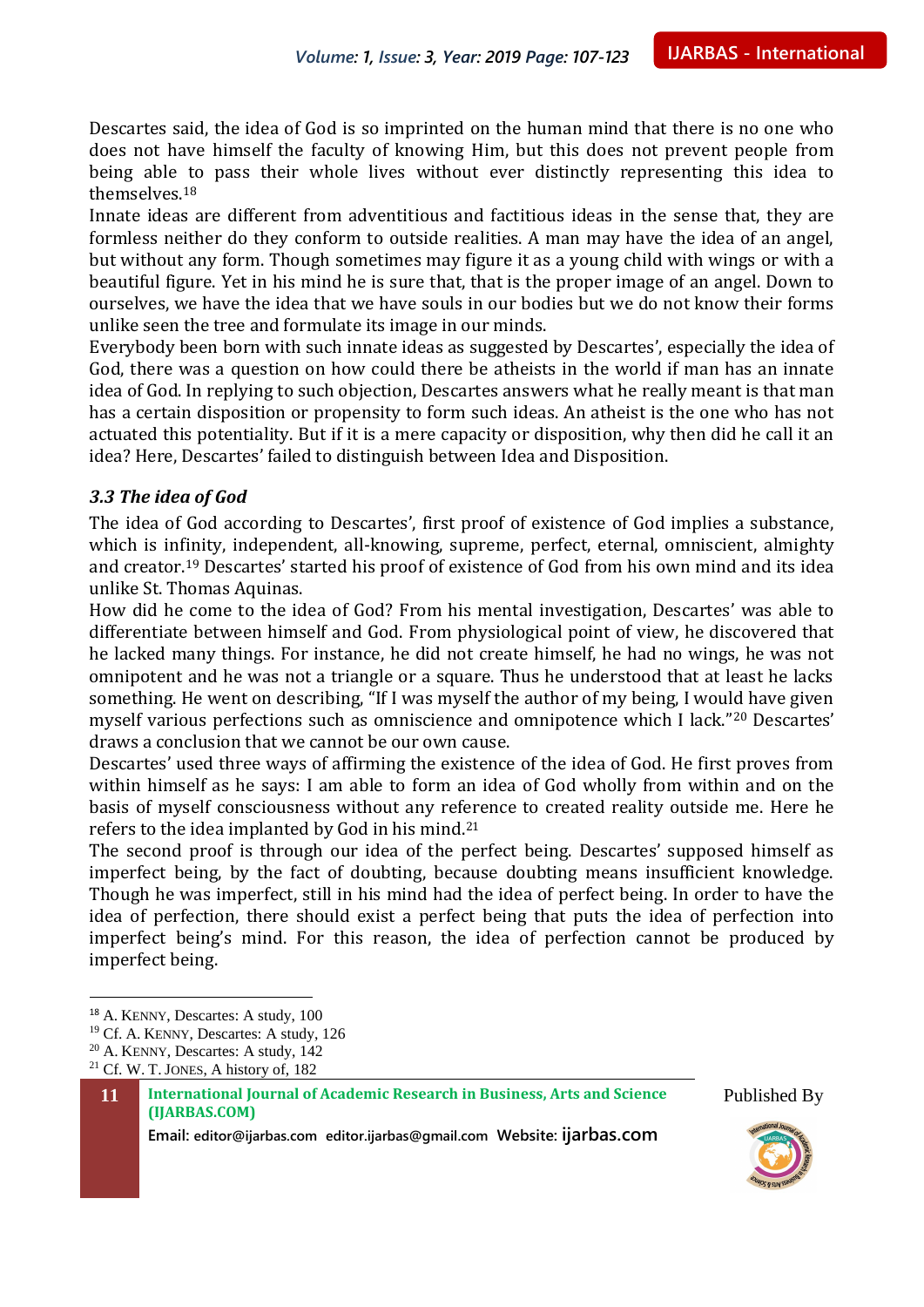The argument is mostly given in the principle of philosophy, it runs that a being which is capable of both forming the idea of the most perfect being as well as producing itself, would make itself perfect. For this reason, we are not the cause of ourselves but that God is, and consequently there is a God.<sup>22</sup>

Descartes' really added nothing new to the ontological argument of Anselm, except that he called the idea of the greatest conceivable being an innate one. Moreover, he added, we couldn't separate the valley from the mountain. Thus God cannot be conceived unless as existing like unconceivable of the mountain without a valley. In other words, God and existence are inseparable, as it is the case of mountain and valley.

#### **4. THE PROBLEM OF THE BRIDGE**

Descartes' faced very severe problems when he was enquired to show some connections between the idea and outside reality and the soul and the body. These two problems were leading to the destruction of his whole theory of knowledge. Though he tried to answer such problems, but in both cases there were no sufficient reasons he gave as far as rationality is concerned.

In his third meditation, Descartes' raises an important question. Are the ideas which I find myself similar or conformable to things, which are outside myself?<sup>23</sup> This was the foundation of the famous problem of bridge as the later thinkers call it. The problem is how does one bridge the gap between the world of ideas within me and the external world. For example, to have the idea of the house is quite different with the concrete house.

Descartes' without any fear, appeals to God. "By studying the idea of God, Descartes' comes to the conclusion that God cannot be a deceiver, since the light of nature teaches us that, fraud and deception necessarily proceed from some defect."<sup>24</sup> Descartes' still refers to the proof of God's existence, for he commented that God is a perfect being. So, deception never exist in him, since the desire to deceive testifies to malice or weakness and such accordingly cannot be found in God.

The so called problem of the bridge is really a pseudo problem, a bogus or artificial one that does not exist at all. It is based on the blind assumption that what we know directly and immediately isn't real, but our idea. But such assumption is hardly warranted by experience. It would seem much more consistent with the fact of experience to hold that what we know immediately and directly are things, and not our ideas of them. Ideas are not the sources of our knowledge rather the means by which we know. It is only by subsequent reflection on my act of knowing, say a tree, that I come to realize that I have an idea of a tree.

#### *4.1 The body and soul*

 $\overline{a}$ 

A substance is that by which we can conceive nothing else than a thing which exists in such a way as to stand in need of nothing beyond itself in order for it to exist. Following such definition, human being according to Descartes' is composed of two separate substances. He





<sup>22</sup> Cf. R. DESCARTES', The philosophy of work, 227

<sup>&</sup>lt;sup>23</sup> Cf. DESCARTES', Discourse on methods, 94

<sup>24</sup> A. KENNY, Descartes': A study, 142

**<sup>12</sup> International Journal of Academic Research in Business, Arts and Science (IJARBAS.COM)**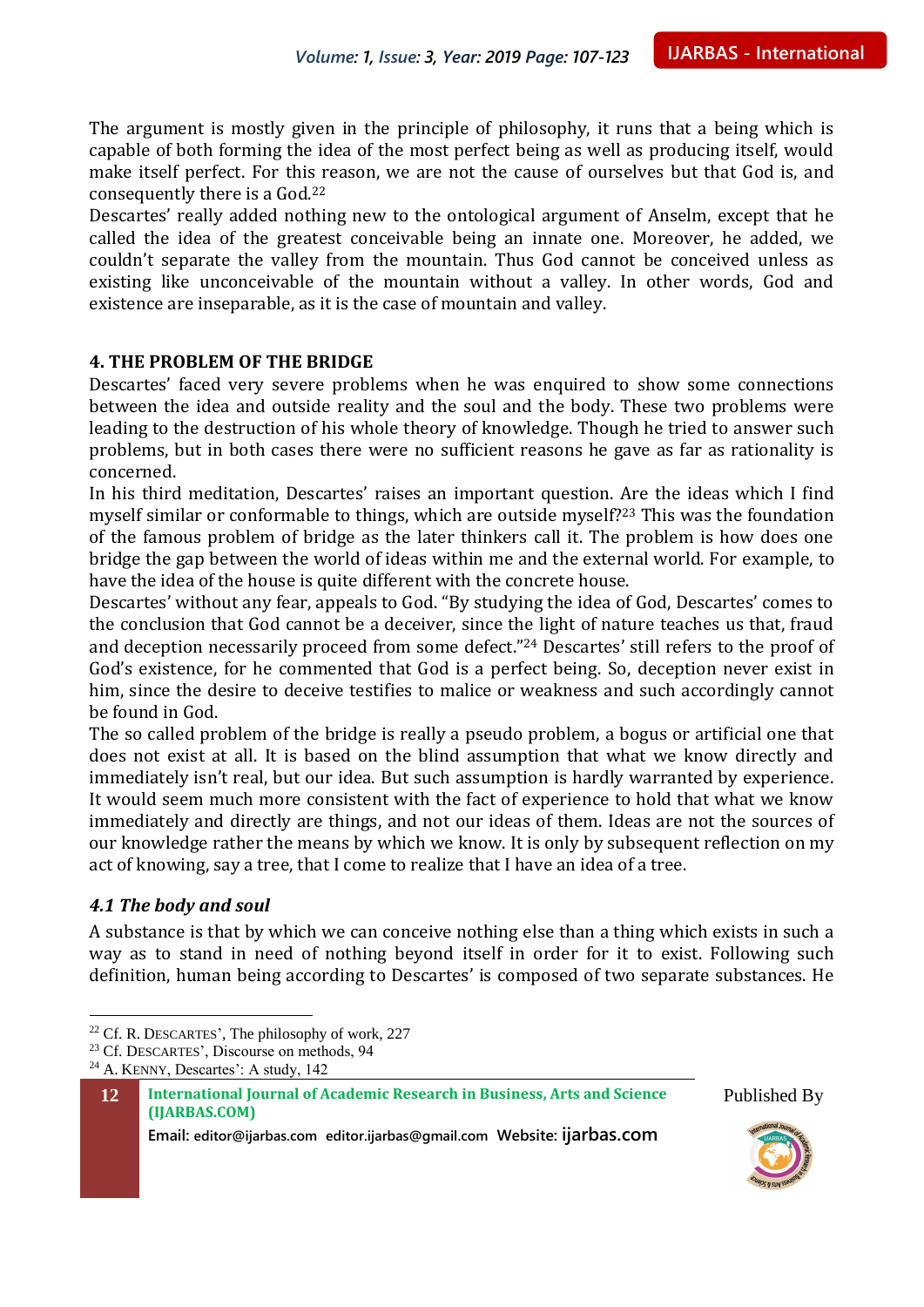regards himself, as a soul lodged in a body. The soul acts as a mover of the body while the body to the soul as an instrument to agent.<sup>25</sup> Hence when we talk of man we only refer to soul, which is thinking thing. Material body is just a vehicle used by the soul, which is immaterial. But if the soul and body are two complete different substances, how are they connected to each other? This question is more important, for it is necessary for the soul to be joined and united closely to the body in order to have sensation or appetite. How do we explain the high degree of intimacy between the two while denying any substantial unity? Descartes' thought that the point of interaction couldn't be in the heart or in the whole brain. But his focusing point was in the most inward of the brain's part, from where a certain very small gland known as pineal gland is situated.<sup>26</sup>

#### **5. CRITIQUE FROM DESCARTES' OPPONENT THINKERS**

#### *5.1 From Empiricism*

As for empiricists that that knowledge is obtain through sense experiences, it is obvious for them that Cartesian method of doubt is useless because it refers to the use of abstract concepts which do not pass through any of the five senses. Hence the method is not known. So it is in this way that empiricism and rationalism take different ways. Descartes' rejects empirical knowledge because of the deception of the senses he encountered. That is why he calls perception as illusion and dreams.

#### *5.2 On the side of idealism*

Emmanuel Kant and Plato are the prominent idealists of the time. Kant held that, it is impossible to attain knowledge independent of sense experience and intellect. It is only by the united action of the two that knowledge can arise, unlike Descartes' theory of knowledge. Therefore, the only valid use of the understanding consists of its thinking the data supplied to it by the sensation. Idealists and rationalists agree in one aspect that mind or spirit is prior to matter.<sup>27</sup> Idealists rejected empiricism for it does not ascend to ideas. At the same time they rejected the age of rationalism as being too dull, but proposed that each individual may confidently relay on his own intuition and may avail himself of limitless powers once he places his trust in the infinite that streams through his own personality.<sup>28</sup>

#### *5.3 Existentialists had their standing*

Having considered these few philosophers such as Nietzsche, Kierkegaard, Heidegger and Jean Paul Sartre, one thing, which is common to all is that existence is prior to essence. One has to exist first so that he may be able to think. You cannot think of anything unless you exist. Cogito according to them is the secondary reflection that depends very much on the primary

 $\overline{a}$ 





<sup>&</sup>lt;sup>25</sup> Cf. F. COPLESTON, A history of, 131

<sup>26</sup> Cf. F. COPLESTON, A history of, 131

 $27$  Cf. M. J. WALSH, A history of, 396

<sup>28</sup> *Ibid*., 392

**<sup>13</sup> International Journal of Academic Research in Business, Arts and Science (IJARBAS.COM)**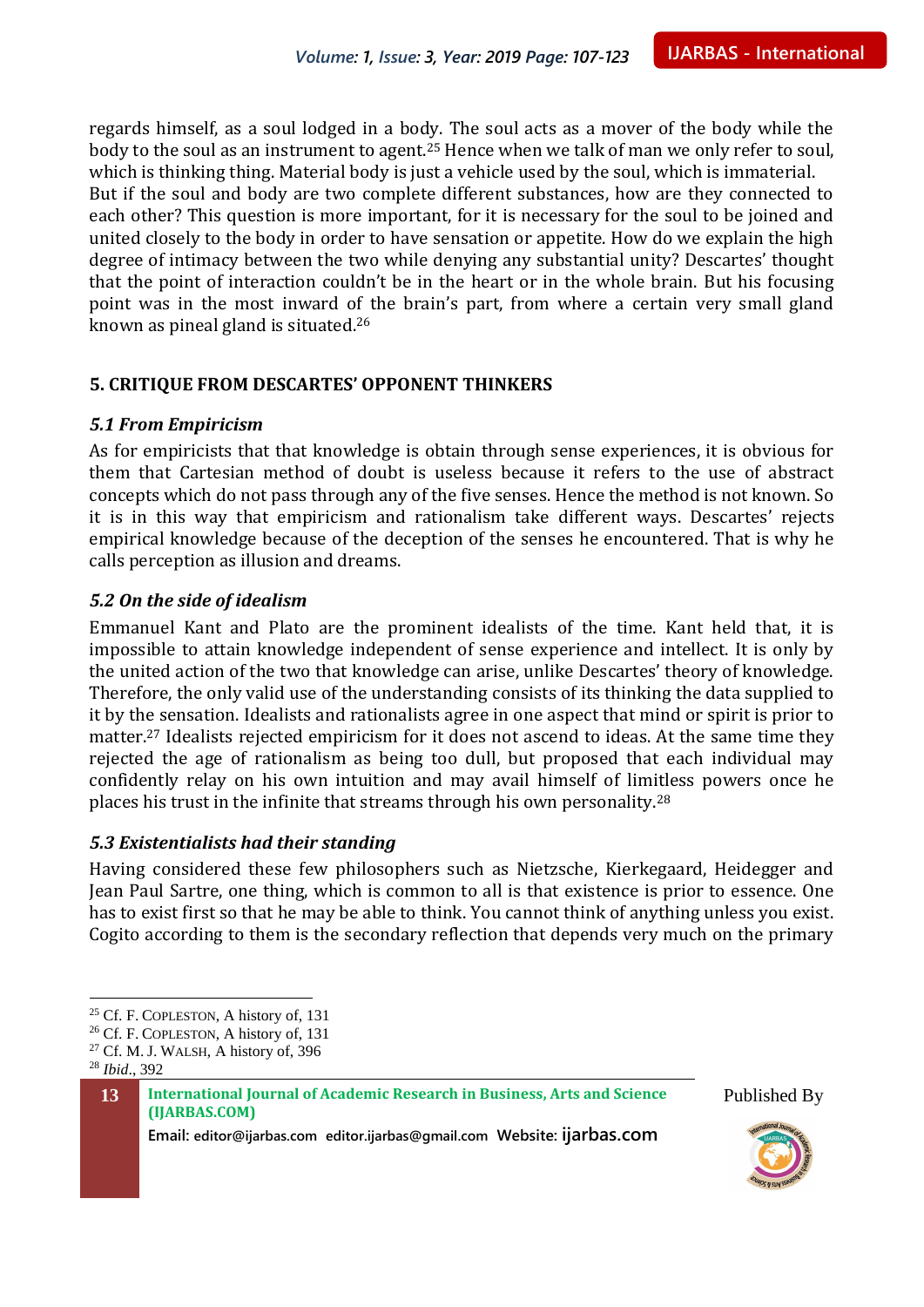reflective. Consciousness is always a consciousness of something. For this reason, that something should exist first, otherwise you cannot be conscious of it.

#### *5.4 From phenomenologist point of view*

Martin Heidegger stands as both existentialist and phenomenologist, others are Edmund Husserl and William James. As far as Descartes' idea of existence is concerned, Heidegger would say that, Dasein is the only being who exist by the fact that he can come out of being and beings while being among beings. Other beings such as cows, trees, angels and even God, do not exist, according to Heidegger, for they cannot come out of beings and understand being and beings while being among beings. In one way or another, Heidegger goes back to the idea of existence as formulated by Descartes'. Descartes' existence depended on his thinking process. Dasein then exists because of its ability to think of himself and of others.

#### **6. FINDINGS AND RESULTS**

#### *6.1 Findings*

Researcher has been assisted to obtain rich data from library. Although researcher involved various discussion from some varieties of clusters, but much of the data have been derived from library. Both primary and secondary sources have been visited in the library. From the primary means works written by Descartes' himself and secondary sources means those who wrote on Descartes' on the same issue.

#### *6.2 Results*

The whole of my paper was a critique of Rene Descartes'. Researcher successful obtained data where he applied them on exploring various ideas while writing the paper. Though there was a great problem while discussing about ideas, knowledge and method of attaining knowledge, researcher successful was able to show proper link from various scholars on the proper method of attaining knowledge. Various challenges appeared while discussing about human knowledge, but on the knowledge of God no criticism made. This shows that God is the source of each and everything in the world, he is all knower.

**14 International Journal of Academic Research in Business, Arts and Science (IJARBAS.COM)**

**Email: editor@ijarbas.com editor.ijarbas@gmail.com Website: ijarbas.com**

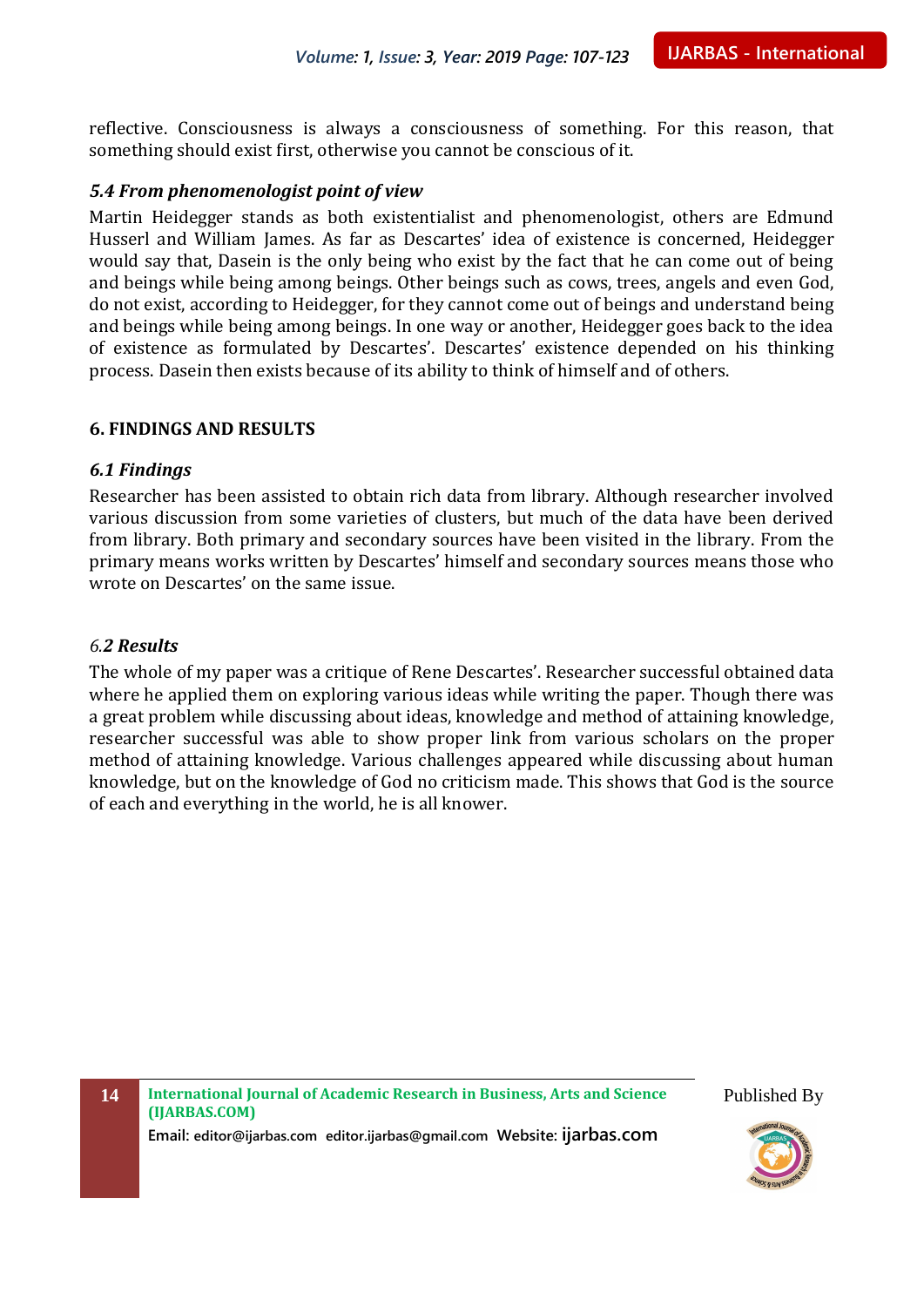#### **7. Recommendations**

Despite the successful research on Cartesian philosophy, the researcher would suggest some view which would be appropriate academically.

- i) The discussion on Cartesian has been appropriate. Apart from some critiques given by various thinkers, I would recommend the harmonious ways of thinking which would reduce bias and prejudices in philosophical arena.
- ii) It is possible that mind knows, but it cannot know independent of sense experience. Therefore, perfect knowledge requires both abstract and empirical sources of knowledge for absolute knowledge, because if limited to abstract knowledge would fail to prove the knowledge of God.
- iii) Self-knowing or innate knowledge as paused by Descartes is possible, but also we learn from the environment as we advance in growth from childhood to adulthood.
- iv) It becomes difficult to me to know the place of numbers, triangle, rectangle and the idea of circle if we alienate ourselves from sense experience.
- v) On one hand I concur with Descartes' on independent knowledge, but I am also against him to some matters such as the idea of for example body and soul on man. If knowledge is innate, what about the body? This led Descartes fallen to Dualism of which he actually failed to tell the connection between soul and body. I recommend the idea of spirituality also to interfere this that there is voice of God in creation of man where we get body and soul.
- vi) Sticking ourselves to Descartes would make us reject the sensible world which is absolute impossible, for we occupy the environment and time as well. We need to walk, sit, sleep, eat and even interacting with others in the environment. Idea of independent knowledge to sense experience leads to individualism and even lack of self-awareness and awareness of others.

**15 International Journal of Academic Research in Business, Arts and Science (IJARBAS.COM)**





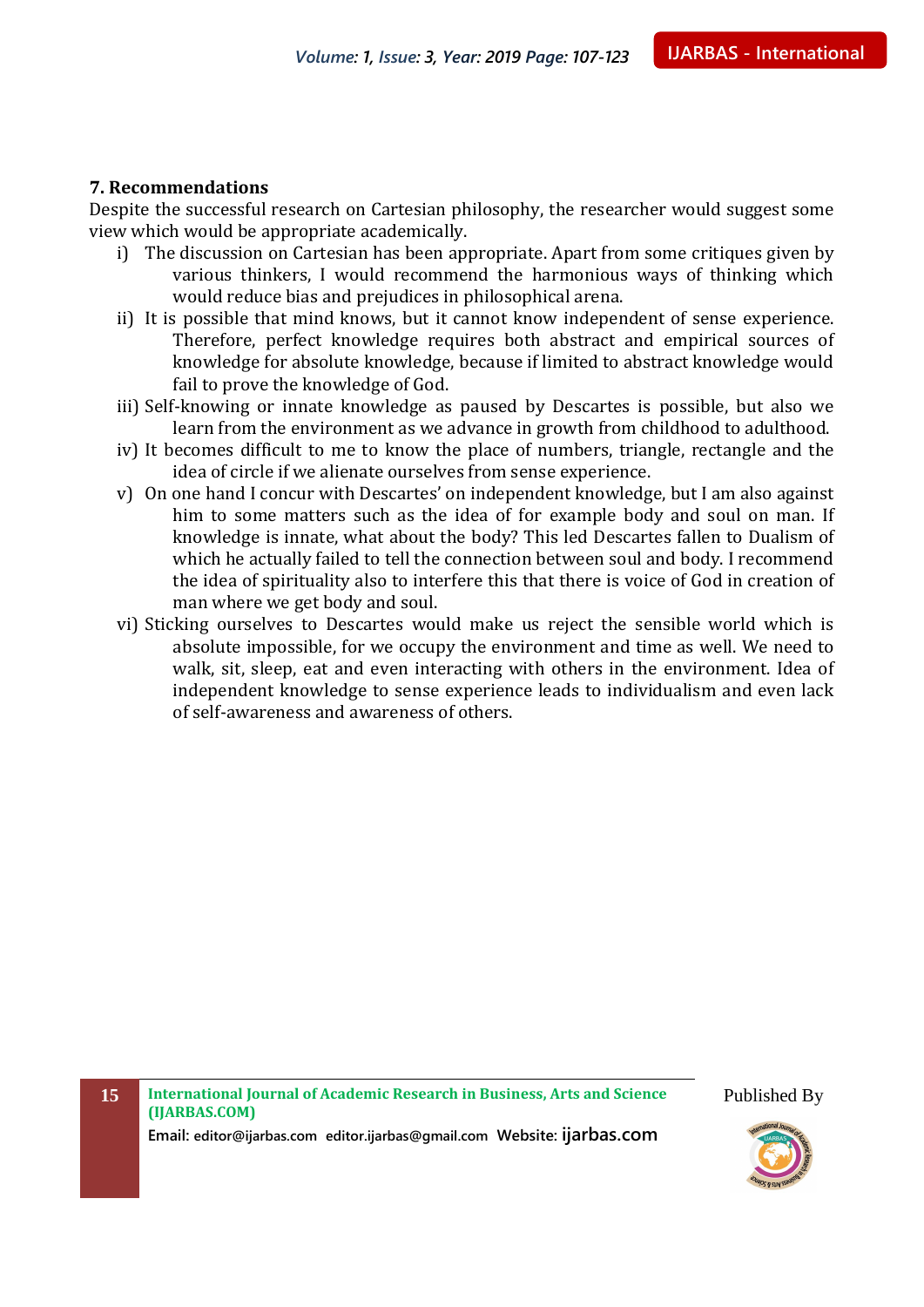#### **Conclusion**

Most part of the paper lies on Cogito Ergo Sum. This being the main ground for Cartesian philosophy, I would like to indicate some negative and positive elements in general. The act of doubting doesn't guarantee the existence of anything. It only reveals to us that things exist, but does not cause them to exist.

Phenomenologism being rooted from rationalism goes beyond rationalists by revealing that, thinking does not precede consciousness. Thinking is grouped in the second realm of reflection while consciousness is in the primary reflection.

Existentialists also came with their theory, emphasizing on the existence as primacy to thinking. Hence, to think as Descartes' did, you have to exist first. Thanks to Emmanuel Kant as far as transcendental idealism is concerned. He tried to connect empiricist and rationalists schools of thought, which oppose each other as far as the ground of obtaining knowledge is concerned.

I agree with Kant that knowledge depends on the use of sense experience and intellect, but I question on the impossibility of arriving to pure reason. On my views, not every reality has the access of passing through our senses. Moreover, what we perceive are just the attributes of things. Things in themselves can't be perceived but this does not mean they are not there. So, by following Kant's idealism, I find myself been engulfed as a result, I will be rejecting whatever doesn't pass through my senses.

I appraise Descartes' for one thing, that he was able to provoke different thinkers, to think on Cogito Ergo Sum. Though he faced a lot of challenges in defending his methodical doubt, still was able to provide different answers even if some of them were not correct. For instance, the denial of material body as part of human. Again, an appeal to God, I consider it as a weakness to Descartes' for if God prevent him from being deceived by senses and dreams, why then should he doubt?

Thus, up to now I found in this discussion that, no school of thought that can claim of possessing the whole truth concerning the attainment of knowledge. Therefore, the question is thrown to whoever reads this paper to give the opinion in order to enrich more this work.

**16 International Journal of Academic Research in Business, Arts and Science (IJARBAS.COM)**

**Email: editor@ijarbas.com editor.ijarbas@gmail.com Website: ijarbas.com**